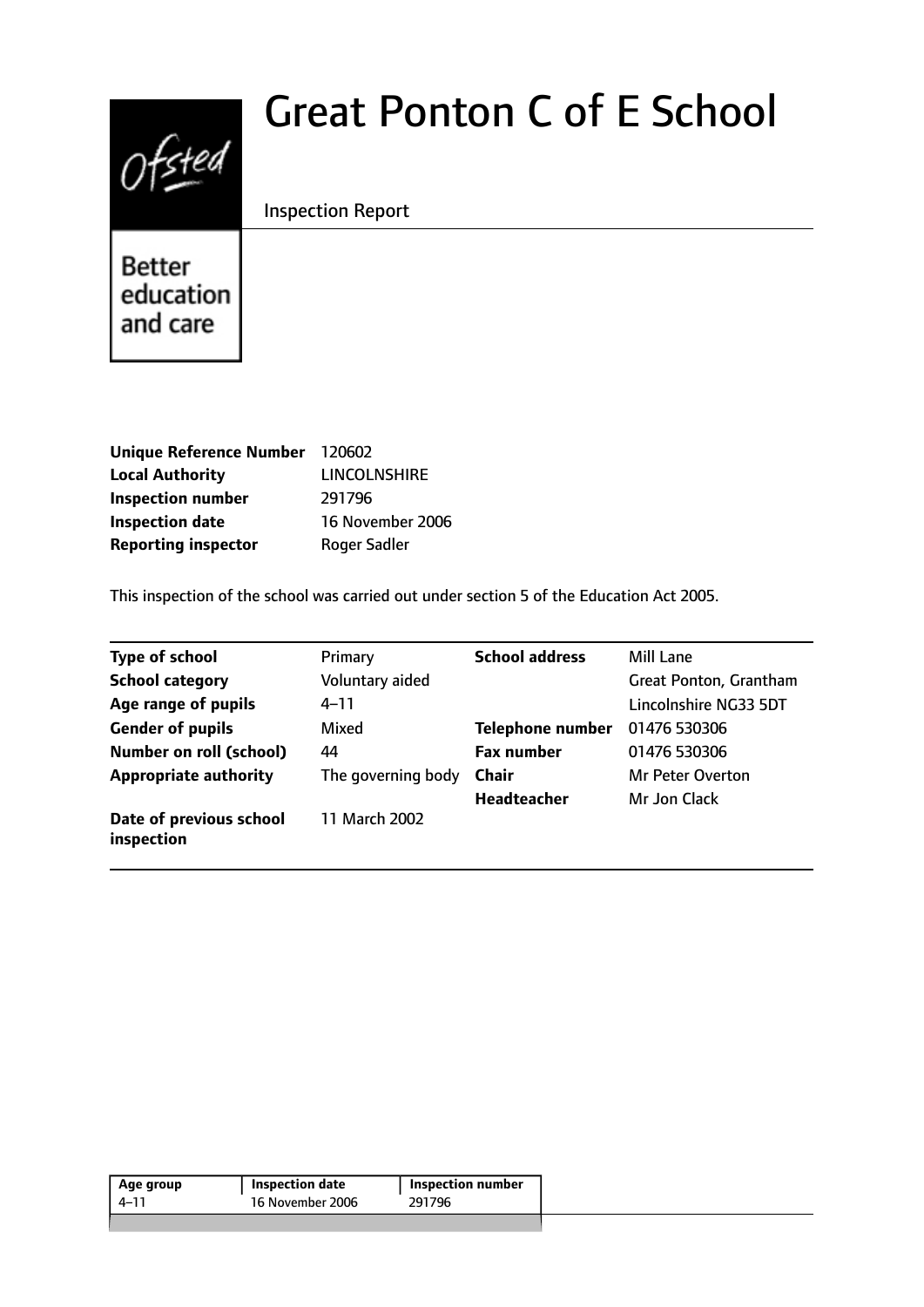© Crown copyright 2006

Website: www.ofsted.gov.uk

This document may be reproduced in whole or in part for non-commercial educational purposes, provided that the information quoted is reproduced without adaptation and the source and date of publication are stated.

Further copies of this report are obtainable from the school. Under the Education Act 2005, the school must provide a copy of this report free of charge to certain categories of people. A charge not exceeding the full cost of reproduction may be made for any other copies supplied.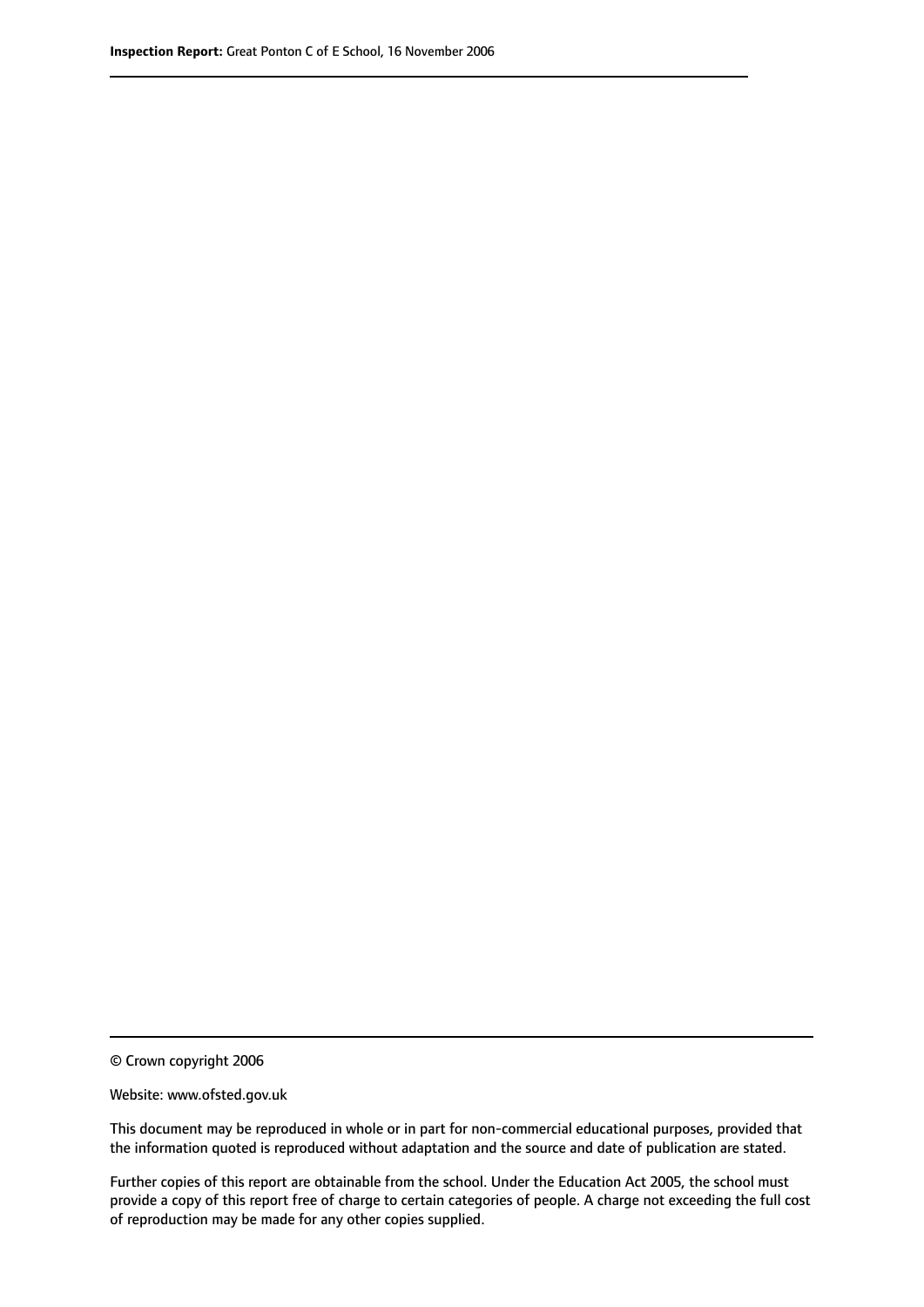# **Introduction**

The inspection was carried out by an Additional Inspector.

## **Description of the school**

Pupils come to this small school mainly from the village of Great Ponton and are taught in three classes in the morning and two in the afternoon. Almost all pupils are from White British families and most are from advantaged economic backgrounds. The proportion of pupils with learning difficulties and disabilities is above average.

## **Key for inspection grades**

| Grade 1 | Outstanding  |
|---------|--------------|
| Grade 2 | Good         |
| Grade 3 | Satisfactory |
| Grade 4 | Inadequate   |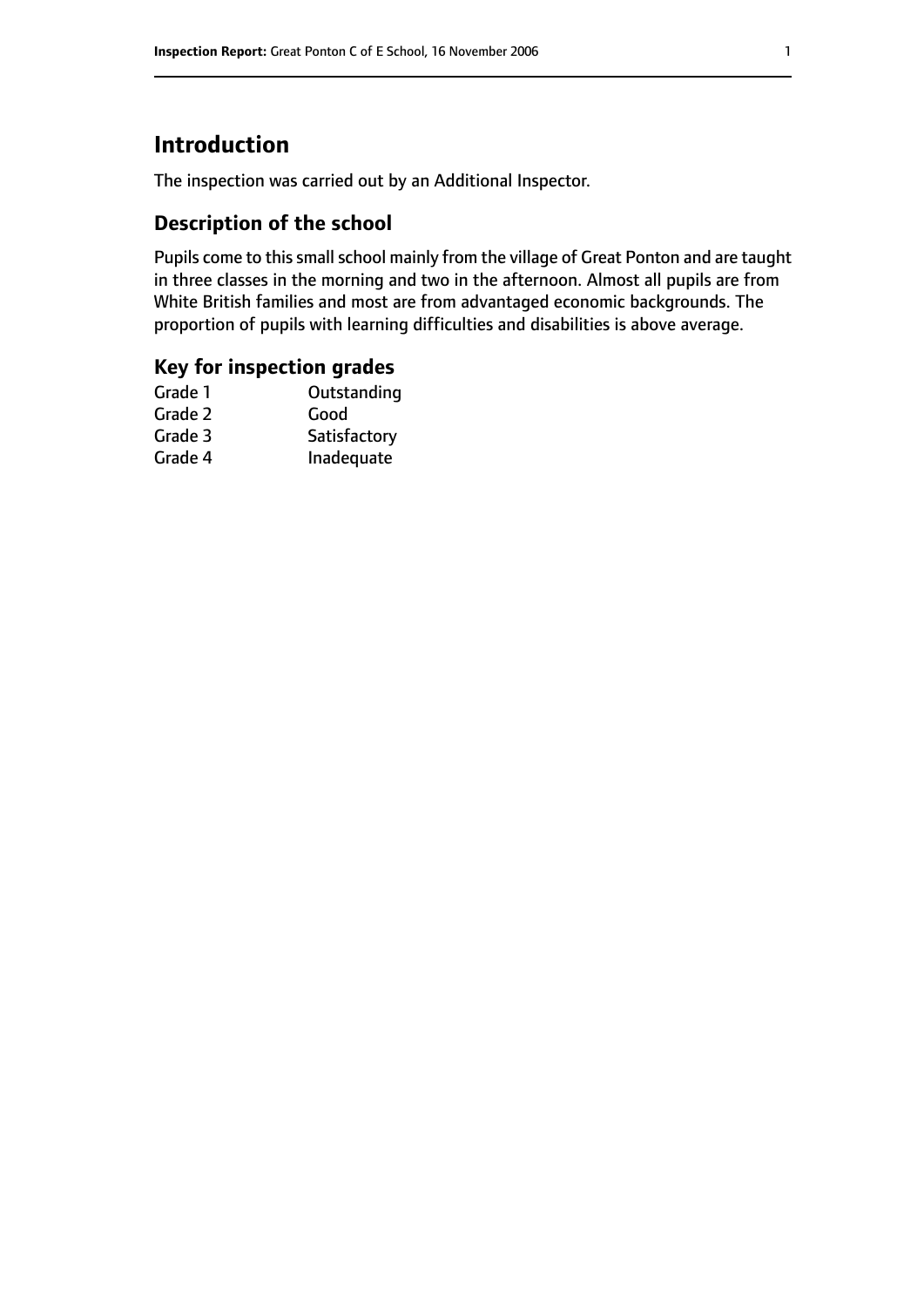# **Overall effectiveness of the school**

#### **Grade: 3**

The school provides a satisfactory education for its pupils. Leadership and management are satisfactory overall. The school has been more successful in promoting pupils' good personal development and well-being than promoting high levels of achievement. As a consequence, pupils' personal development and well-being are good and academic standards are average. Across the school as a whole, achievement and pupils' progress are satisfactory. Pupils make a good start in Reception and continue to do well in Years 1 and 2. Progress from Years 3 to 6 is satisfactory overall but pupils make slower progress in Years 3 and 4 than in Years 5 and 6 because a few pupils are not being extended sufficiently. Teaching assistants work effectively with pupils with learning difficulties to enable them to make satisfactory progress, but a few pupils in Years 3 to 6 who are achieving slightly below what is expected for their ages require extra support to help them catch up. The school's curriculum is satisfactory, with strengths in personal, social and health education. All staff ensure that pupils are well mannered and work cooperatively. Behaviour is good and, because pupils are happy and enjoy working and learning together, levels of attendance are above average. The school is a happy school. One parent reported that her child, 'looks forward to going to school each day which makes me happy'. Pupils show a good understanding of how to lead a healthy lifestyle and how to keep themselves and others safe. The school has formed very good partnerships with other local schools and the church and these help broaden pupils' experiences.

Teaching and learning are satisfactory. All teachers establish very good relationships with pupils and know them well as individuals. Teachers mark pupils' work diligently, but the quality of marking is inconsistent and often fails to provide pupils with enough guidance on how to improve their work. The care, guidance and support for pupils are satisfactory. The school has recently started some useful work to set challenging targets for pupils and to remind them of these targets during lessons. This initiative is in its early stages, however, and most pupils, particularly in the older classes, have limited knowledge of the particular areas they need to concentrate on in order to improve their work. This occasionally slows their progress. The school has made satisfactory improvement since its previous inspection and provides satisfactory value for money. The monitoring and evaluation of the school's work have recently improved and are satisfactory, but further staff training in this area is needed.

#### **What the school should do to improve further**

- Improve progress in the older classes by ensuring staff give pupils a clear understanding of how to improve specific aspects of their work, both in their marking and through setting challenging targets for pupils.
- Target extra support and expect more of the few pupils in Years 3 and 4 who could progress at a faster rate.
- Ensure the headteacher and staff develop more effective monitoring and evaluation skills to promote consistently good teaching and learning.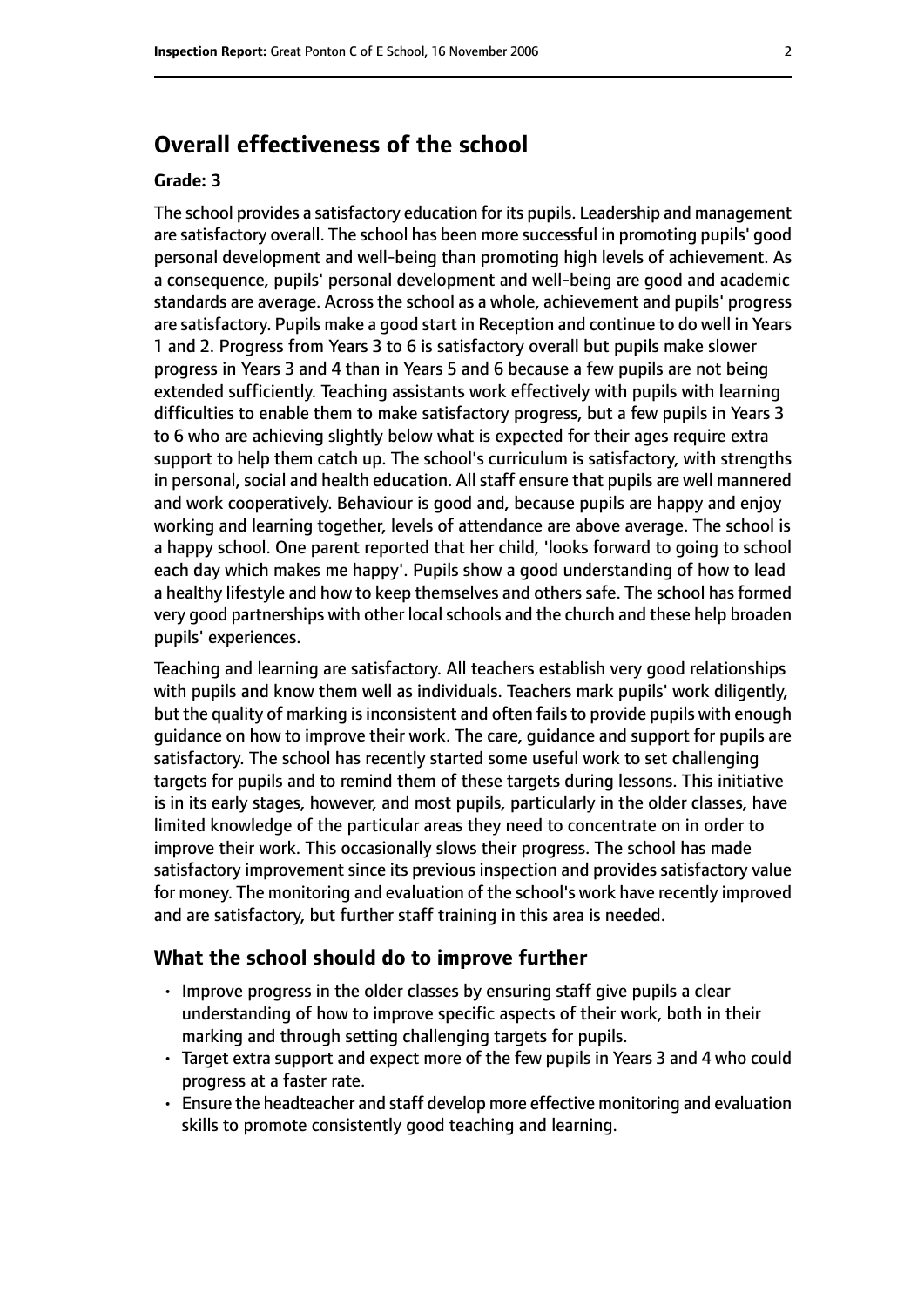## **Achievement and standards**

#### **Grade: 3**

Children enter the Reception class with knowledge and skillsin line with those expected nationally. Good provision ensures that they get off to a good start and progress well so that many exceed national expectations by the time they move into Year 1. For instance, most Reception children already know their letter sounds and are beginning to use these to read unfamiliar words. By the end of Year 2, standards are above average. From Years 3 to 6, national data and inspection evidence indicate that pupils make progress in line with those in similar schools nationally. Year 5 and 6 pupils make better progress than those in Years 3 and 4 because challenging teaching speeds up progress. National test scores for the last three years and pupils' work indicate that Year 6 pupils have attained average standards. School assessments and inspection evidence indicate that the current Year 6 pupils are now attaining better standards than in previous years and are on track to achieve standards a little above average in mathematics and English. Throughout the school, pupils with learning difficulties make satisfactory progress because their needs are properly assessed and staff ensure they are fully involved in lessons. Satisfactory standards in English and mathematics and improved provision in information and communication technology (ICT) help ensure that pupils are adequately equipped for the next stage of education and the world of work beyond.

# **Personal development and well-being**

#### **Grade: 2**

Pupils enjoy school, particularly when they are challenged in lessons. They are courteous and considerate towards one another. Pupils also relate well to the adults who work with them. Pupils behave sensibly and with high regard for their own and others' safety. They comment, 'Pupils are friendly here and everyone gets on well with each other.' Pupils' spiritual, moral and social development is good. Their cultural development is satisfactory but they show limited understanding of cultures other than their own.

Pupils make a positive contribution to the school community in, for example, helping to develop the school garden. Older pupils readily accept responsibility for helping younger pupils, for example by helping them dress more quickly after the weekly swimming club. Pupils speak confidently about the importance of leading a healthy lifestyle and know what makes a healthy meal and healthy packed lunch. Pupils are involved very well in working with other small schools in the community and with local secondary schools. These links and good links with the church enable pupils to make a good contribution to the community.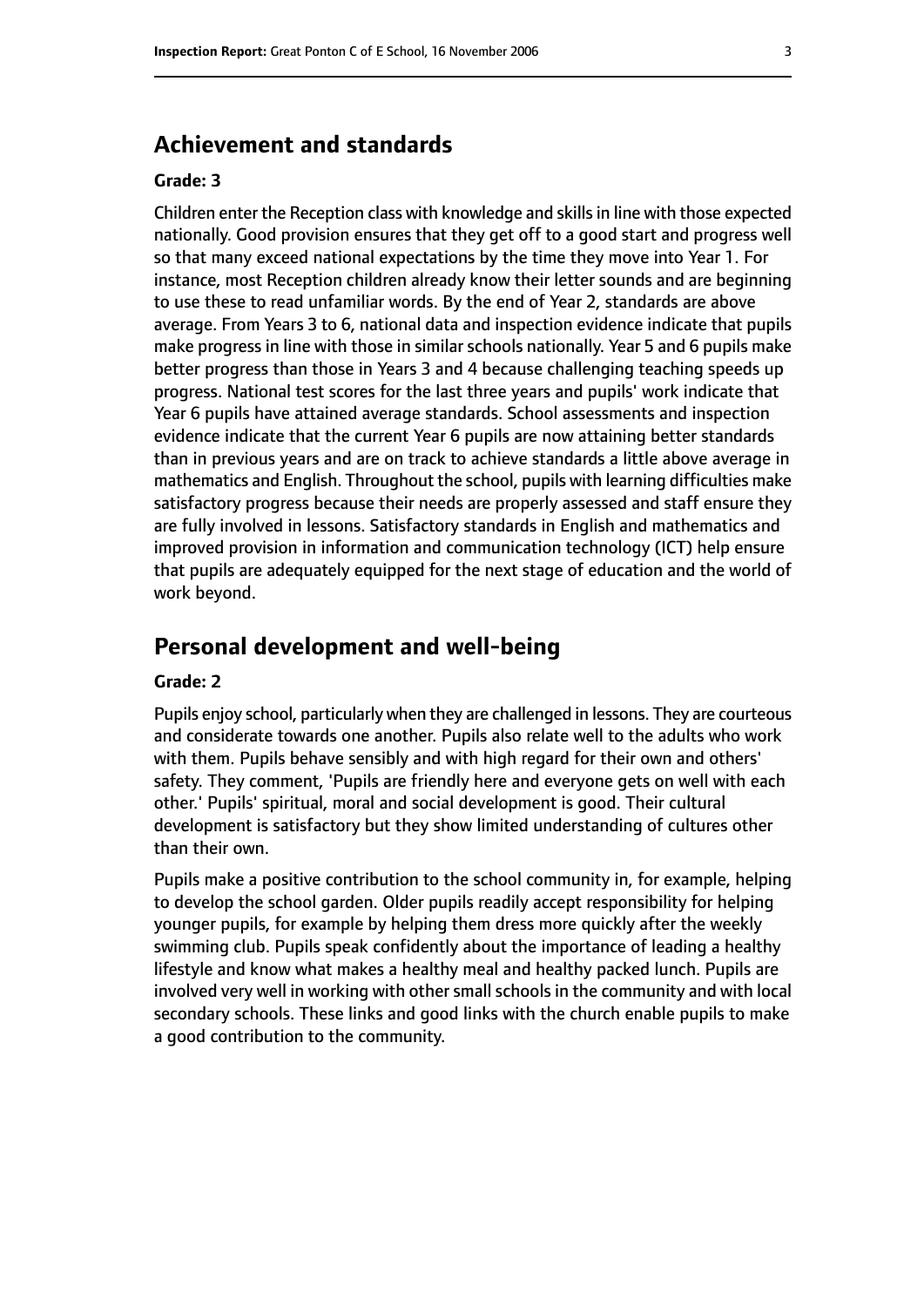# **Quality of provision**

#### **Teaching and learning**

#### **Grade: 3**

Teachers show strong commitment to their pupils, work hard and establish very good relationships in all lessons. Effective teaching and use of assessment in the youngest class ensures that all pupils make a good start at school and learn well. The use of assessment is less effective in the older classes where marking is often too general and does not provide enough guidance to pupils on where and how to improve specific aspects of their work. In Years 3 to 6, teaching assistants concentrate on providing additional support for pupils with learning difficulties and this helps these pupils participate in lessons, enjoy learning and make satisfactory progress. In Years 3 and 4, because sometimes not enough is expected, a few pupils working at a little below average do not progress at a fast enough rate to attain the levels expected for pupils of their ages.

Most teachers demonstrate secure subject knowledge in their teaching and present information clearly and sometimes with great enthusiasm. In a Year 5/6 English lesson, for example, because of enthusiastic and knowledgeable teaching, pupils enjoyed learning and discussing a difficult poem by Walter de la Mare and later performed it well from memory in the family assembly.

#### **Curriculum and other activities**

#### **Grade: 3**

The curriculum for Reception children is good and supports children to get off to a good start especially in their personal, social and emotional development. The school places strong emphasis on personal, social and health education and this has led to good standards of personal development and well-being. Provision for English and mathematics is satisfactory and this results in most pupils making satisfactory progress in these subjects. However, there are insufficient additional teaching programmes to provide extra support to pupils in Years 3 to 6 who are at risk of falling behind in literacy and numeracy. The use of new technology has improved due to much improved resources. Staff confidence and skills in using ICT equipment are developing well. Very good links with other small schools in the area and with local secondary schools enable pupils to get together on various projects, mainly relating to sports and the arts. These help broaden pupils' experiences and help prepare them for secondary education. Residential visits with another school are much enjoyed and well planned to promote pupils' confidence and well-being.

#### **Care, guidance and support**

#### **Grade: 3**

The quality of pastoral care is good and is evident in the positive relationships among everyone at the school. Secure procedures, routines and staff training, ensure that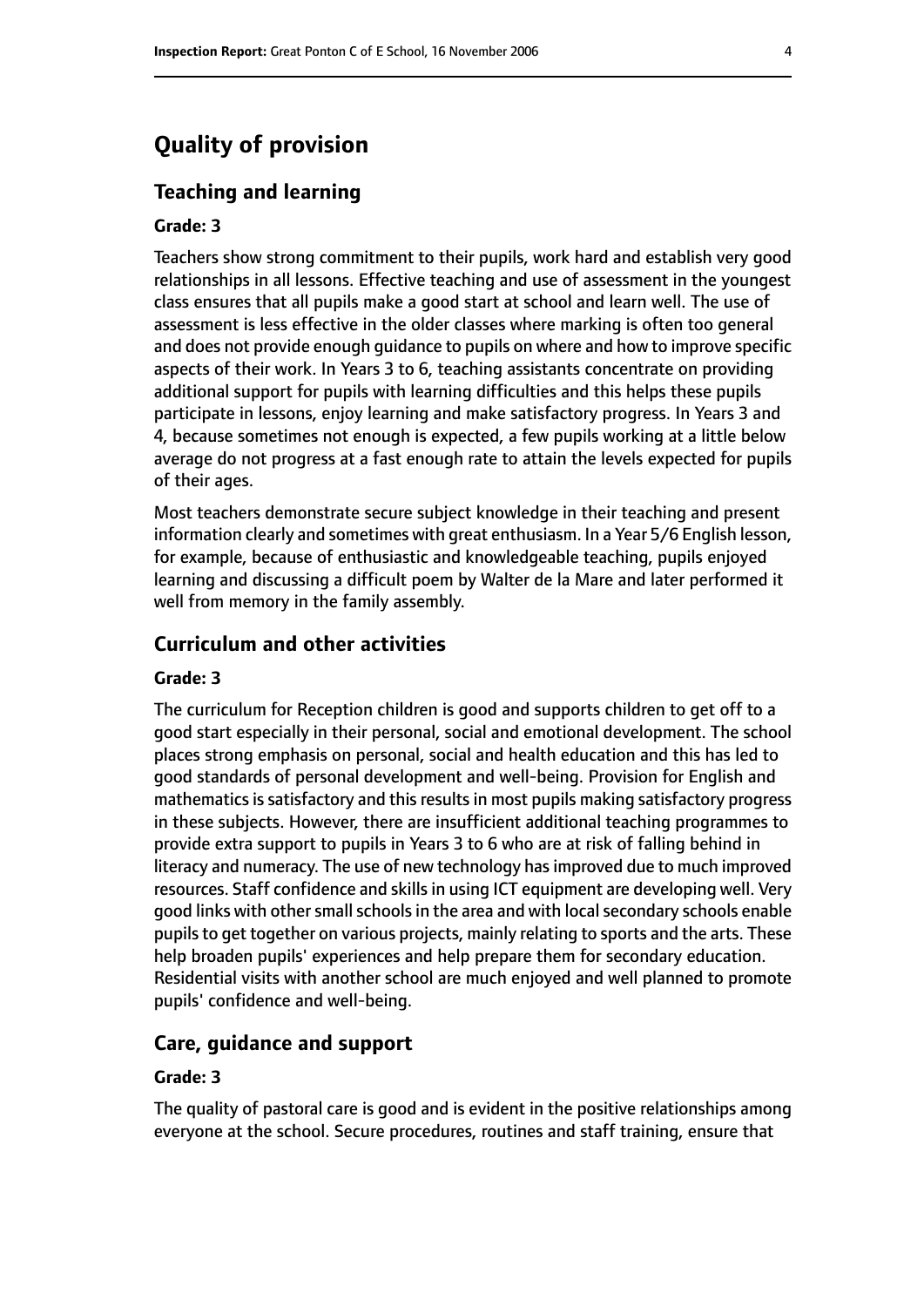standards of health and safety are maintained and that child protection arrangements are clear to everyone and effective.

The needs of pupils with learning difficulties are carefully assessed and they receive good support when teaching assistants work effectively to ensure that they have the opportunity to benefit from all lessons and make satisfactory progress. Teachers do not consistently give pupils targets that help them see clearly where to focus their efforts to improve or involve them in assessing how well they have done.

## **Leadership and management**

#### **Grade: 3**

The headteacher has been most effective in providing a lead on how pupils behave and relate to one another. Because this is given high priority, pupils' personal development is good and they behave well. His leadership of teaching and learning has been less successful, resulting in satisfactory teaching and progress and average standards. However, the school is already taking steps to remedy this situation. Improved monitoring and self-evaluation means that the headteacher now has an accurate view of where improvements are needed and has established a sound plan, focusing on the correct issues, to raise standards and improve achievement. This is providing the school with a satisfactory capacity to improve. Subject leaders are beginning to develop a knowledge of strengths and areas requiring improvement and have started to observe lessons in their subjects. This means that they are better placed to provide colleagues with guidance on how to improve their teaching and it also provides staff with the opportunity to learn from each other. Some aspects of monitoring and evaluation remain underdeveloped. For example, there has been no staff training in analysing test papers so that possible weaknesses in learning can be highlighted and addressed. Governance is good. Governors are effectively organised to carry out their roles and have developed a good understanding of where the school needs to improve. This is enabling them to provide effective support and challenge to the school in its efforts to raise achievement from satisfactory to good.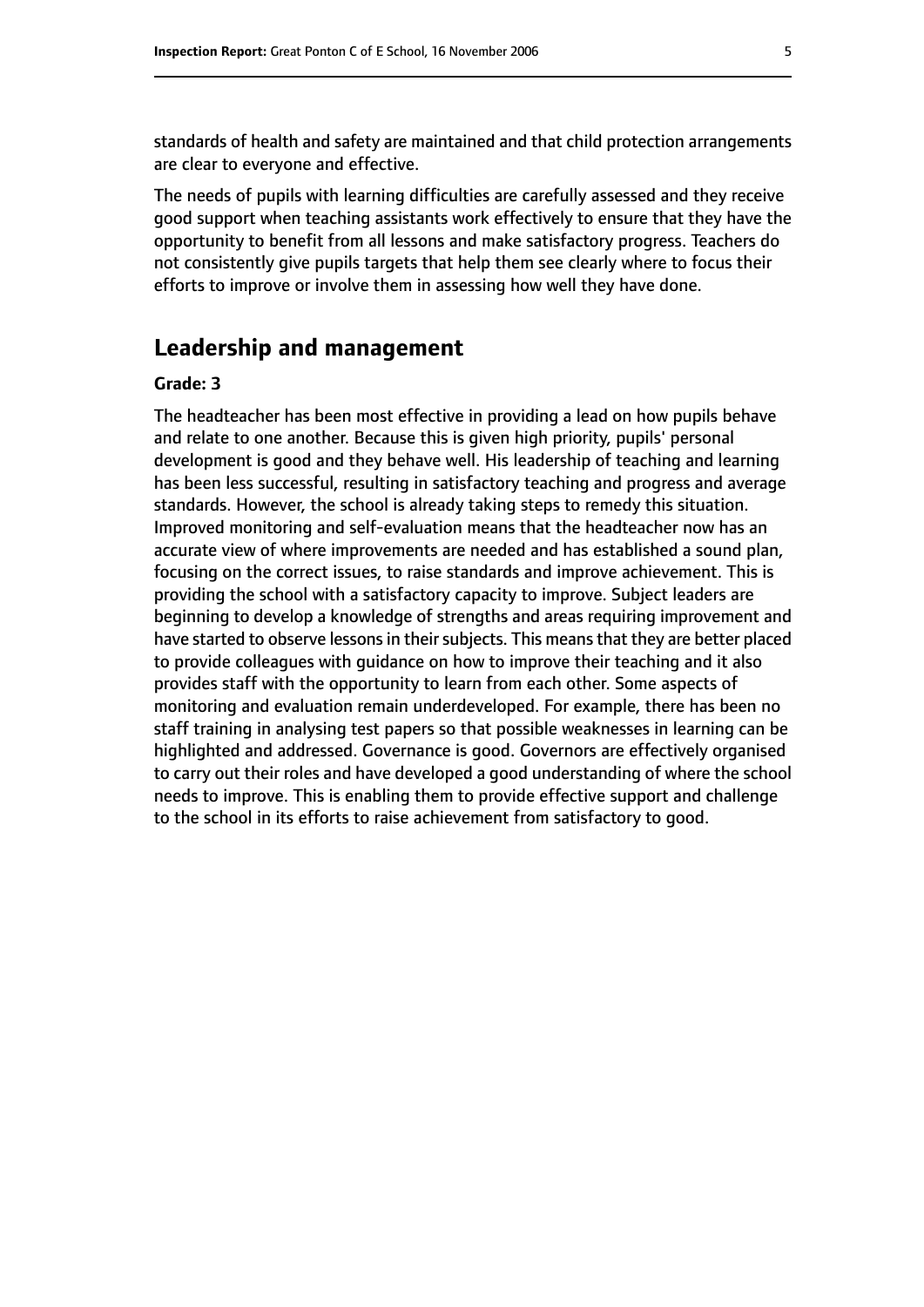**Any complaints about the inspection or the report should be made following the procedures set out inthe guidance 'Complaints about school inspection', whichis available from Ofsted's website: www.ofsted.gov.uk.**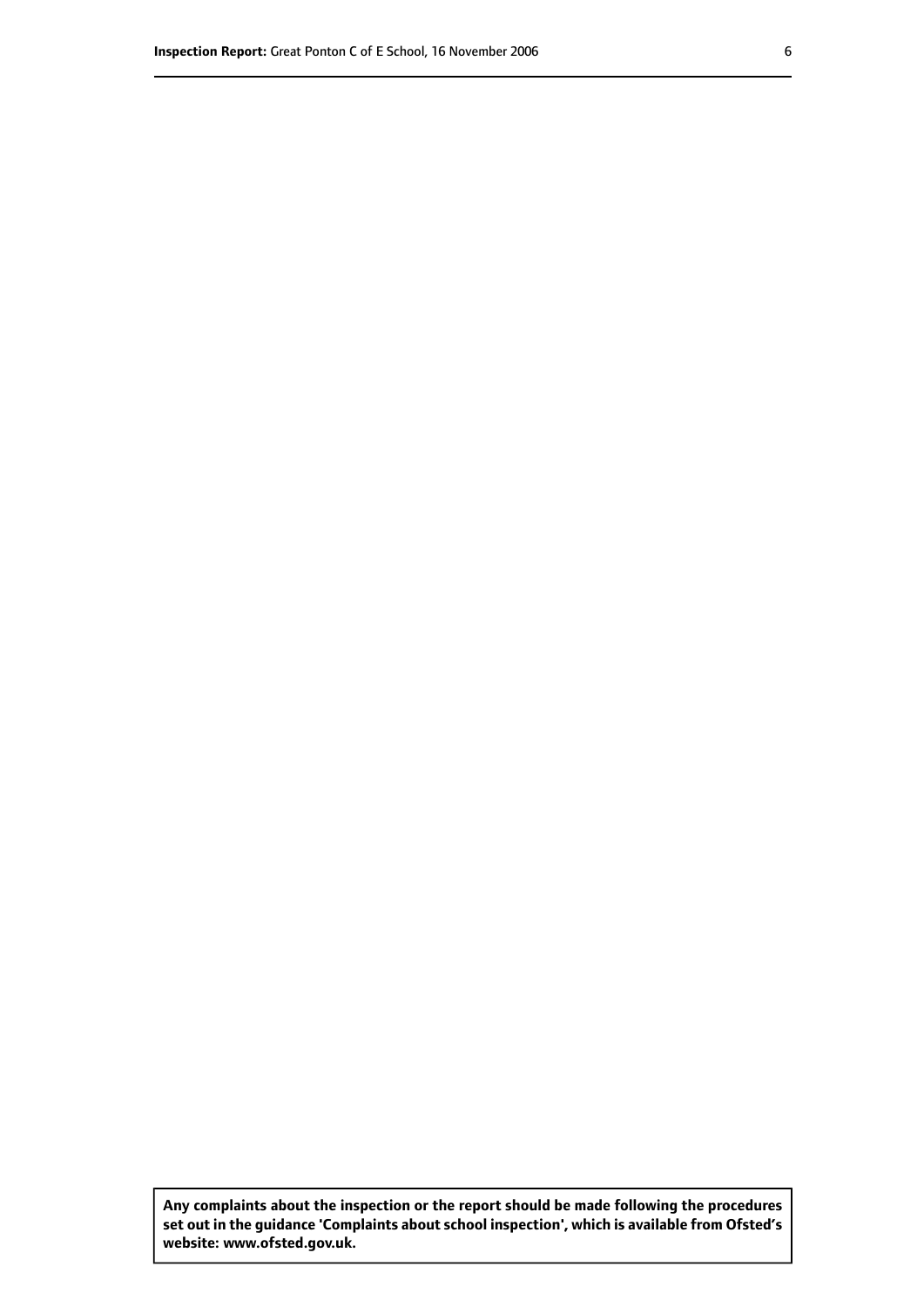# **Inspection judgements**

| Key to judgements: grade 1 is outstanding, grade 2 good, grade 3 satisfactory, and grade 4 | School         |
|--------------------------------------------------------------------------------------------|----------------|
| inadeauate                                                                                 | <b>Overall</b> |

# **Overall effectiveness**

| How effective, efficient and inclusive is the provision of education, integrated<br>care and any extended services in meeting the needs of learners? |     |
|------------------------------------------------------------------------------------------------------------------------------------------------------|-----|
| How well does the school work in partnership with others to promote learners'<br>well-being?                                                         |     |
| The quality and standards in the Foundation Stage                                                                                                    |     |
| The effectiveness of the school's self-evaluation                                                                                                    |     |
| The capacity to make any necessary improvements                                                                                                      |     |
| Effective steps have been taken to promote improvement since the last<br>inspection                                                                  | Yes |

## **Achievement and standards**

| How well do learners achieve?                                                                               |  |
|-------------------------------------------------------------------------------------------------------------|--|
| The standards <sup>1</sup> reached by learners                                                              |  |
| How well learners make progress, taking account of any significant variations between<br>groups of learners |  |
| How well learners with learning difficulties and disabilities make progress                                 |  |

## **Personal development and well-being**

| How good is the overall personal development and well-being of the<br>learners?                                  |  |
|------------------------------------------------------------------------------------------------------------------|--|
| The extent of learners' spiritual, moral, social and cultural development                                        |  |
| The behaviour of learners                                                                                        |  |
| The attendance of learners                                                                                       |  |
| How well learners enjoy their education                                                                          |  |
| The extent to which learners adopt safe practices                                                                |  |
| The extent to which learners adopt healthy lifestyles                                                            |  |
| The extent to which learners make a positive contribution to the community                                       |  |
| How well learners develop workplace and other skills that will contribute to<br>their future economic well-being |  |

# **The quality of provision**

| $\Box$ How effective are teaching and learning in meeting the full range of the $\Box$<br>  learners' needs?        |  |
|---------------------------------------------------------------------------------------------------------------------|--|
| $\mid$ How well do the curriculum and other activities meet the range of needs<br>$\mid$ and interests of learners? |  |
| How well are learners cared for, guided and supported?                                                              |  |

 $^1$  Grade 1 - Exceptionally and consistently high; Grade 2 - Generally above average with none significantly below average; Grade 3 - Broadly average to below average; Grade 4 - Exceptionally low.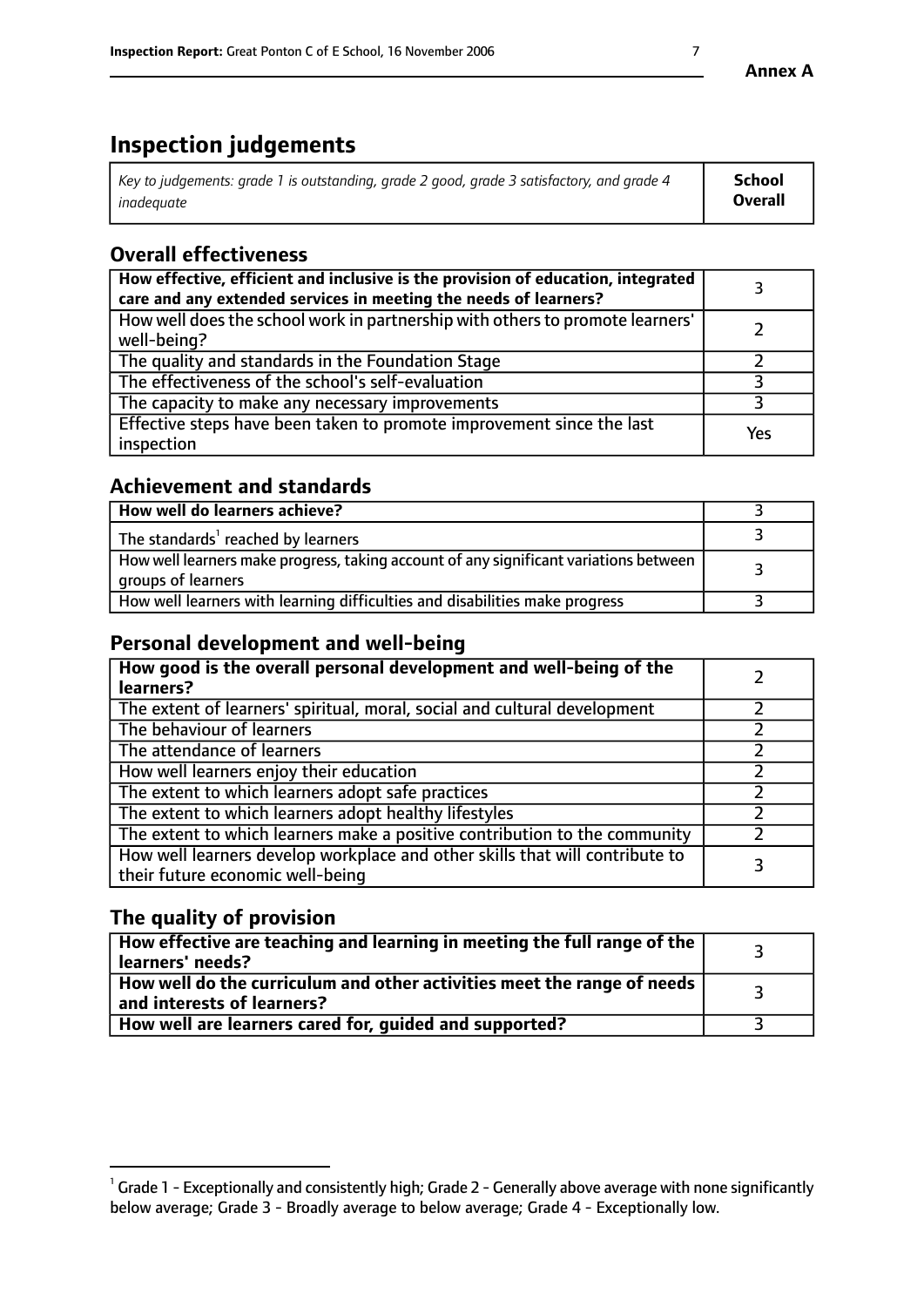#### **Annex A**

# **Leadership and management**

| How effective are leadership and management in raising achievement<br>and supporting all learners?                                              |           |
|-------------------------------------------------------------------------------------------------------------------------------------------------|-----------|
| How effectively leaders and managers at all levels set clear direction leading<br>to improvement and promote high quality of care and education |           |
| How effectively performance is monitored, evaluated and improved to meet<br>challenging targets                                                 | 3         |
| How well equality of opportunity is promoted and discrimination tackled so<br>that all learners achieve as well as they can                     |           |
| How effectively and efficiently resources, including staff, are deployed to<br>achieve value for money                                          | 3         |
| The extent to which governors and other supervisory boards discharge their<br>responsibilities                                                  |           |
| Do procedures for safequarding learners meet current government<br>requirements?                                                                | Yes       |
| Does this school require special measures?                                                                                                      | <b>No</b> |
| Does this school require a notice to improve?                                                                                                   | No        |